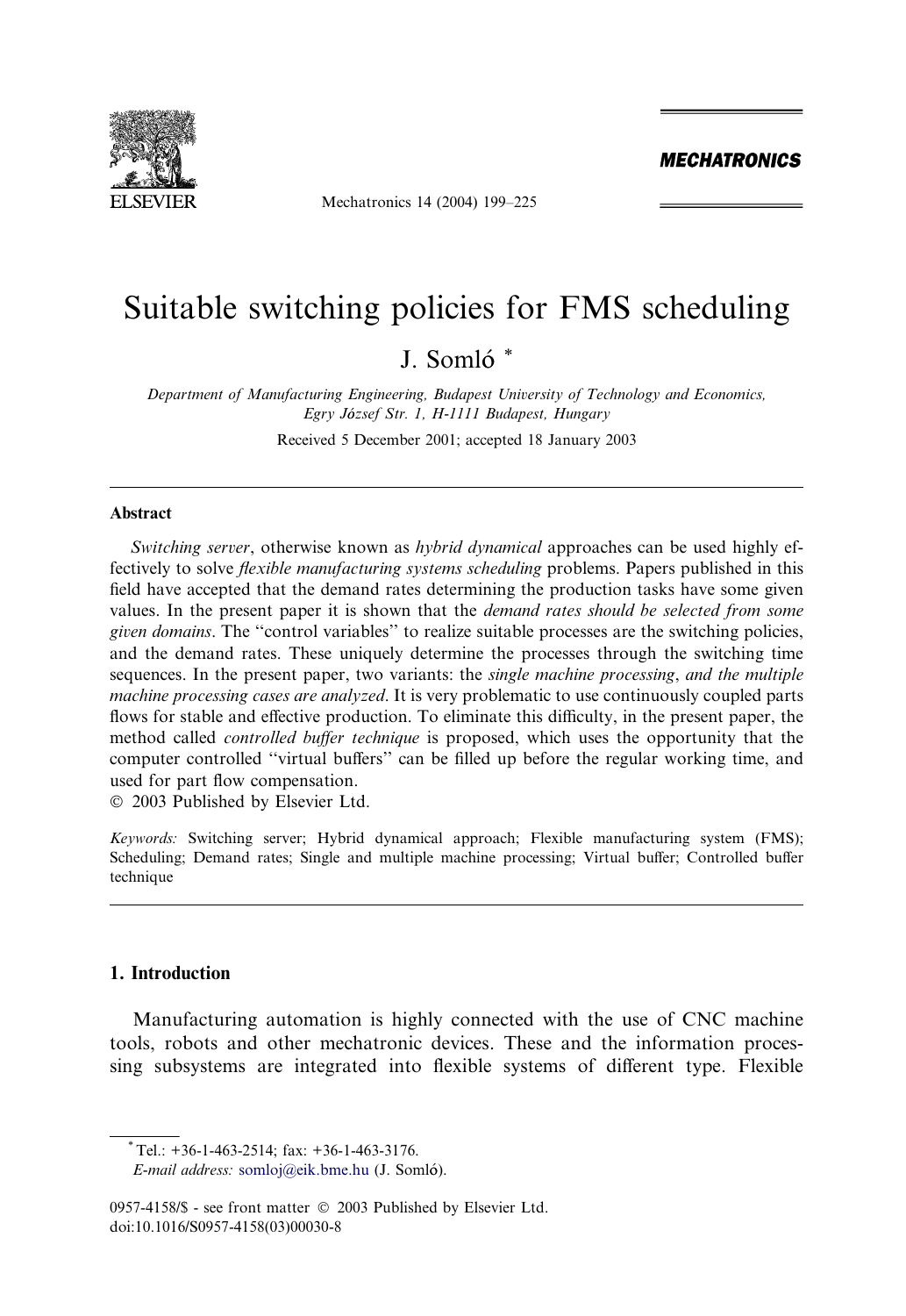manufacturing systems are ones of the most importants from those. One of the most important tasks of the production planning subsystem on this level is the scheduling.

Recently, methods have been proposed for solving flexible manufacturing system (FMS) scheduling problems, using hybrid dynamical approach. These give an opportunity to significantly increase the effectiveness of work organization of these high value systems.

Scheduling problems in manufacturing industry have been frequently solved by heuristic methods. A developed form is, when these are based on priority rules. If a priority rule is given, it fully determines the schedules. Of course, the scheduling algorithms may also contain the combination of different rules, taking into consideration not only the priority indices values, but other factors, too. The schedules are usually given by GANTT diagrams, or by the corresponding tables.

Recently, the new approach has changed the character of the task definition. Instead of the requirement to produce pieces of a given part type in a given number (these are the batches) during a given time period, demand rates are given. The demand rate is the requirement to produce a given number of parts continuously during unit time. Because of the special formulation of the tasks (see: later) this number may have a not integer value, too. Then, the part flows are considered continuous, and fluid analogs can be used.

By the demand rates requirements, the production tasks are reformulated. We use, in this paper, the word task to indicate the need to produce a batch of parts. The reformulation of the tasks means that instead of only the final goal requirement, the part production demands are continuously present as the inputs at the servers in parallel during the overall production time. By servers we understand a group of equivalent machines (it can be one machine, too). Of course, the production based on the demand rates should fulfill the overall production goals, too.

Earlier, the production could only be realized in batch processing manner. Indeed, the set up, transport, manipulation, etc., processes were not automatised, took a lot of time. The change of conditions was a costly procedure. To divide the batches to parts could not be justified (sometimes it could).

Recently, the set up, transport, manipulation, etc., processes are highly automatised, allowing to use new principles. The hybrid dynamical approach, in fact, realizes overlapping production of parts. The production of parts at the servers changes from parts to parts. The processes are fully determined by the switching rules.

The hybrid dynamical, or switched server approach has a dynamical character. So, it makes necessary to formulate stability and process quality requirements. Stability problem determination was formulated by Perkins and Kumar [2]. Qualitative theory of hybrid dynamical systems was developed by Matveev and Savkin [4]. Many other works discuss the different aspects of the switched control of the processes.

Nevertheless:

• The literature of the given field did not deal with the determination of the demand rates. It was accepted that these were given. In the present paper, it is shown that the demand rate should not be given as a value determined in an unknown way, but it should be determined as a value from some given permissible domains.